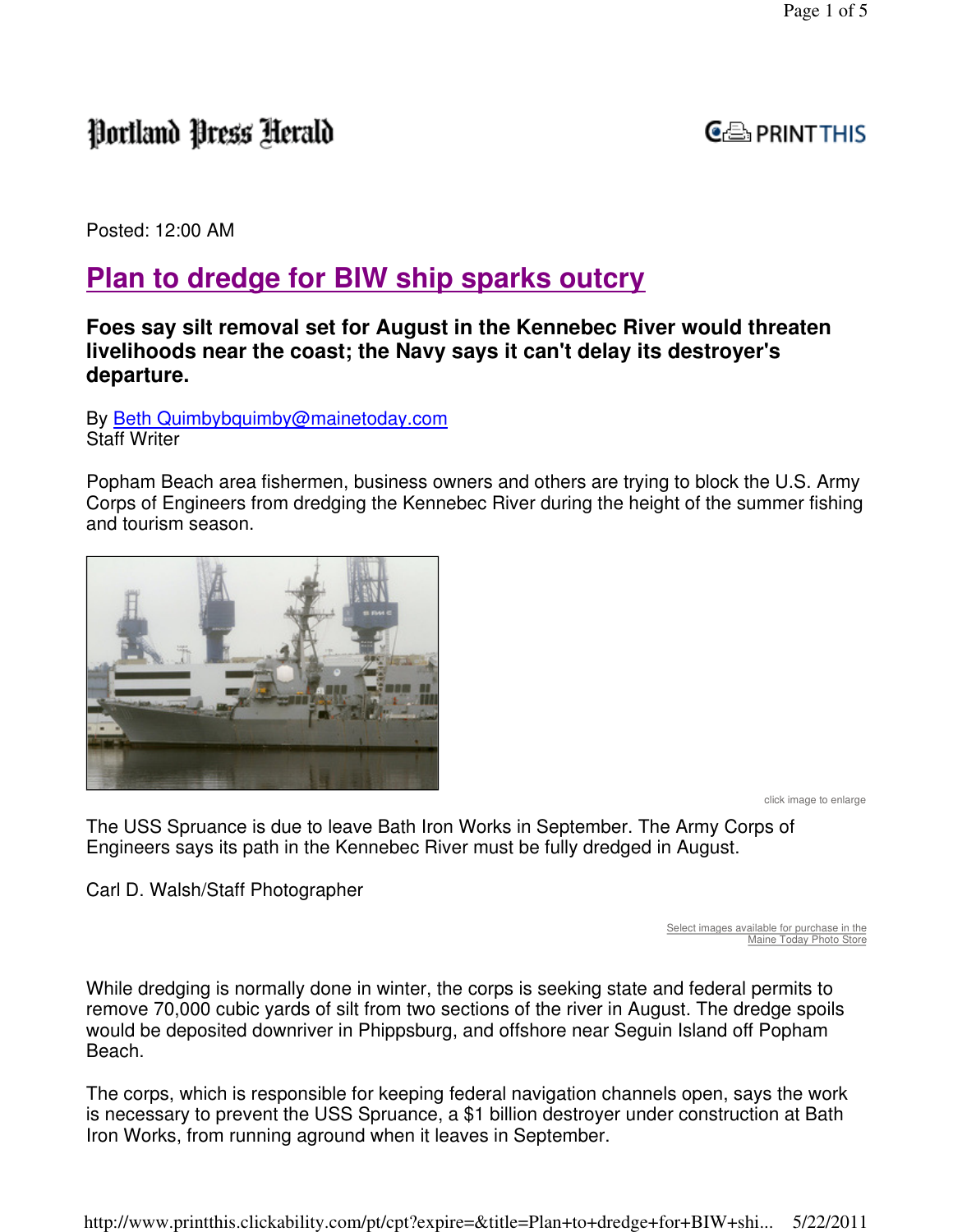The Navy says speedy delivery of the 510-foot ship is critical to national defense. Opponents say they are seeking a compromise that won't harm the endangered short-nosed sturgeon, Atlantic salmon and other wildlife in the river, or jeopardize the livelihoods of clammers, lobstermen and those involved in the tourist trade.

"They are wiping out the entire bottom habitat, smothering it under a layer of sand. Ecologically, dredging is carpet bombing," said Stephen Hinchman, a West Bath lawyer.

Hinchman represents the town of Phippsburg, the Phippsburg Shellfish Conservation Commission's 40 commercial harvesters, the Phippsburg Land Trust, the Kennebec Estuary Land Trust, Friends of Merrymeeting Bay and several Phippsburg residents, who have appealed a conditional permit issued by former state **Department of Environmental Protection** Commissioner Darryl Brown. The appeal is one of four filed in the case. They will be decided by the Board of Environmental Protection.

Brown issued the permit earlier this year on the condition that the Legislature reclassify the water quality in sections of the river below BIW where the dredged material will be dumped. The current classification, the highest possible, prohibits the disposal of dredged material.

DEP officials said the sections in question were mistakenly classified at the highest level in the 1990s.

"Our documentation makes it clear to us there was an error," said Susan Davies, water-quality standards coordinator at the DEP.

Lawmakers have yet to act on the reclassification, which is included in an omnibus bill proposing changes to DEP rules.

Opponents say they are not against shipbuilding or dredging, but they question why the corps didn't plan better for the project.

"It is frustrating for us because we know they have to do it, and BIW provides a ton of jobs for our families and friends. But why do we have to do all the sucking it up for poor planning?" said Ethan DeBery, a Phippsburg resident who runs a fishing excursion boat and ferry boat to Seguin Island.

Opponents say they are just asking the corps to take less intrusive steps than the full-fledged dredge the agency is proposing -- the first since 2003 -- to ensure that the Spruance doesn't run aground.

Hinchman said it is possible the channel can be deepened by using a mechanical bucket dredge rather than the proposed hopper dredge, which vacuums up the material. He said the corps could then come back and do the full dredging in the winter.

Bill Kavanaugh, manager of the dredging project, said the corps cannot afford to dredge twice. He said federal funding for maintenance dredging is declining, especially for projects like this one that do not involve commercially important ports. The Kennebec dredging will cost about \$1.5 million.

"We are not looking to modify our plan," said Kavanaugh.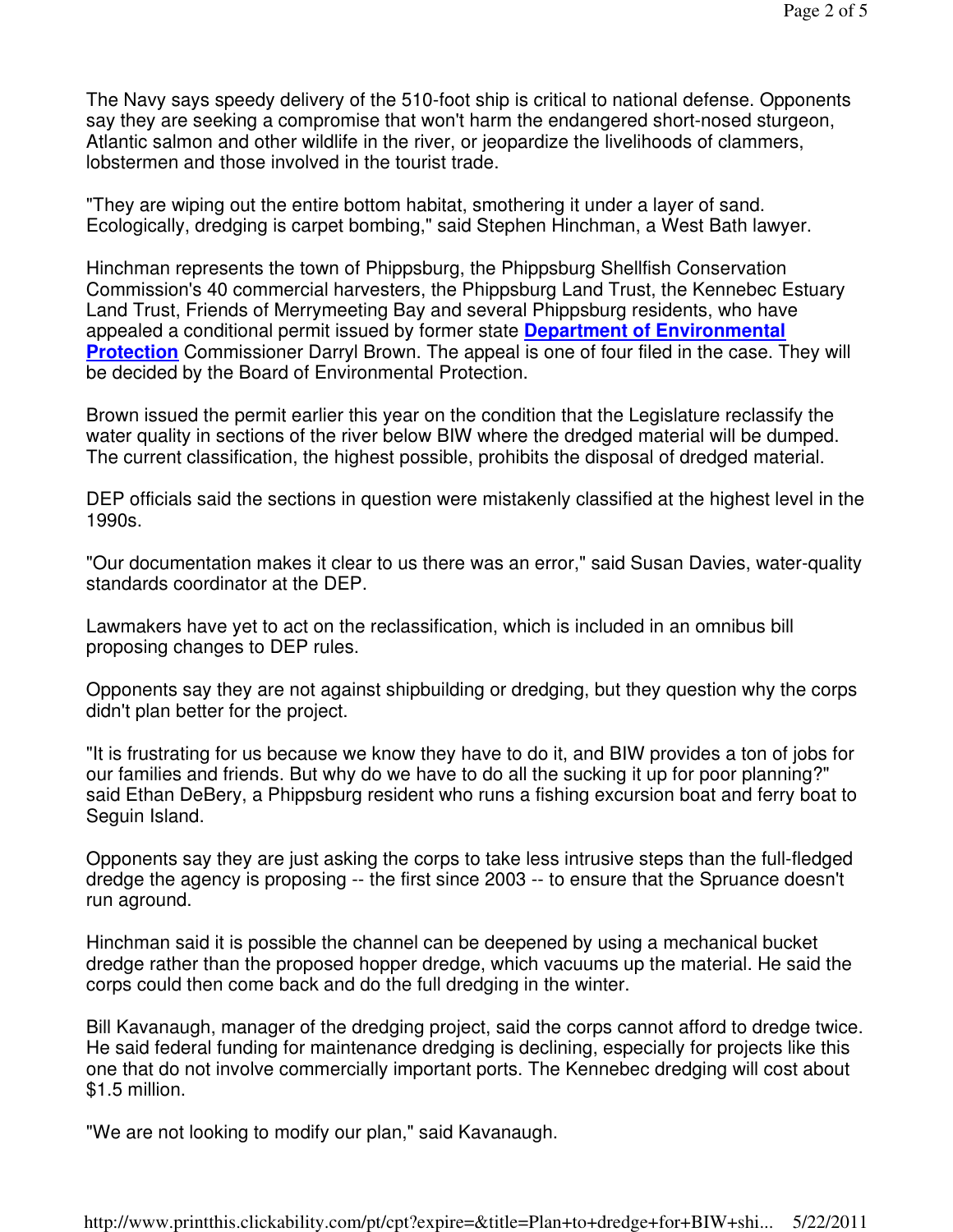He disputed opponents' claims that the dredging would hurt fishing or the environment, saying the corps is required to pursue the least costly environmentally suitable alternative available.

"We don't anticipate any flats being closed and any significant impacts as far as fishing and tourism," said Kavanaugh.

He said ongoing dredging off Cape Cod in Massachusetts has benefited fishing.

"You are dredging up sediments that contain tiny organisms that fish go for," said Kavanaugh.

He said he expects the project to win approval from the National Marine Fisheries Service, which has the authority to stop the work if it threatens endangered species.

Opponents point out that the destroyer went safely down the river for sea trials in March, when a Bath Iron Works pilot successfully navigated the ship outside the designated channel.

But Cmdr. Tate Westbrook, a self-described environmentalist and captain of the Spruance and its 275 crew members, said that is a risk he cannot take. He said that in March, with the tides at their highest, the ship barely cleared the bottom.

"We had two feet between the bottom of my ship and the granite edges of the river," said Westbrook.

He said no matter how experienced the pilot, it is impossible to know exactly where the channel is under a destroyer, which is not equipped with a forward depth sounder.

Westbrook said the safety of his crew, many of whom will be going to sea for the first time, is at stake as well as the environment if his ship runs aground and spills the 300,000 gallons of fuel it will be carrying.

Westbrook said due to technical delays the ship is already six months overdue for its nearly yearlong trip down the East Coast and through the Panama Canal to its homeport of San Diego. Westbrook said the chief of naval operations, Adm. Gary Roughead, has repeatedly told Congress the Navy needs 313 destroyers to meet its current obligations around the world, but is operating with an active fleet of only 286.

"In Navy-speak, the demand for destroyers exceeds the supply," said Westbrook.

Last week, the corps conducted new channel surveys to determine whether spring runoff may have solved the problem by washing out the sand blocking the channel. Although the results are not yet available, Kavanaugh expressed doubt, because the snowpack in the Kennebec watershed over the winter was below normal.

Even if the channel has opened up, there is no guarantee it will remain so this summer, when sand at the mouth of the river washes back toward shore and up the river, said Kavanaugh.

Bath Iron Works officials find themselves caught in the middle.

"BIW has no desire to negatively impact the livelihoods of either our Phippsburg neighbors, the 111 BIW employees who reside in Phippsburg or the 5,600 BIW employees who live in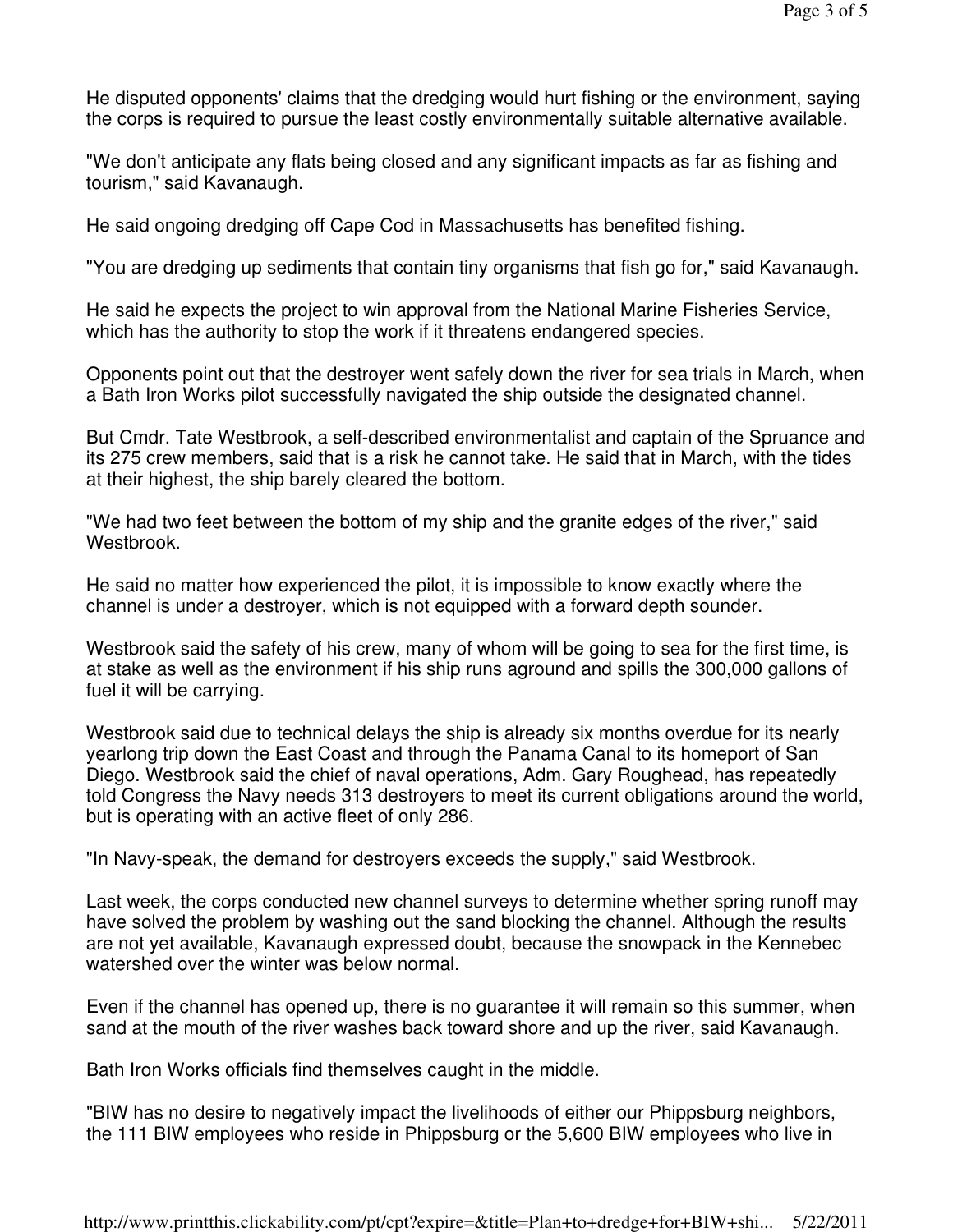communities across the state and make their living building ships for the U.S. Navy," said spokesman Jim DeMartini.

But BIW officials questioned the motives of some of the opponents, such as landowner Dot Kelly, who has applied for a federal permit to place six tidal turbines in the area where the dredge spoils will go.

Kelly said her concerns are strictly about the environmental impact of the project.

"I just want them to go through the legal process for permits," said Kelly.

U.S. Rep. **Chellie Pingree** has met with both Bath Iron Works and the dredging opponents to try to broker a compromise. She said she is concerned about the effects of an August dredge.

"I hope it won't be necessary," said Pingree.

Meanwhile, time is running out, Kavanaugh said.

It is unclear when the Board of Environmental Protection will get to the appeals, including two filed by area residents opposed to the dredging and one by the corps, which is seeking an unconditional permit that would require no legislative action.

The BEP has stopped meeting until its members are vetted for possible conflicts of interest, at the direction of Gov. Paul LePage. The governor instituted the review following the resignation of Brown, the former DEP commissioner, over conflict-of-interest concerns.

Brown resigned after it became apparent that his ownership of an environmental consulting firm could violate conflict-of-interest provisions in state and federal law, making him ineligible for the job.

Hinchman, the lawyer representing dredging critics, played a key role in raising the conflict-ofinterest issue with the federal government, state lawmakers and the Maine Attorney General's Office.

Opponents say that even if the Legislature reclassifies water quality in the Kennebec, dredging in the summer still violates standards, and they will continue to fight it.

"You can't ask the people who live and work on the water to be the ones to pay for it. They should have done it last winter," said Hinchman.

Staff Writer Beth Quimby can be contacted at 791-6363 or at:

bquimby@pressherald.com

### **Were you interviewed for this story? If so, please fill out our accuracy form**

**Send Question/Comment to the Publisher**